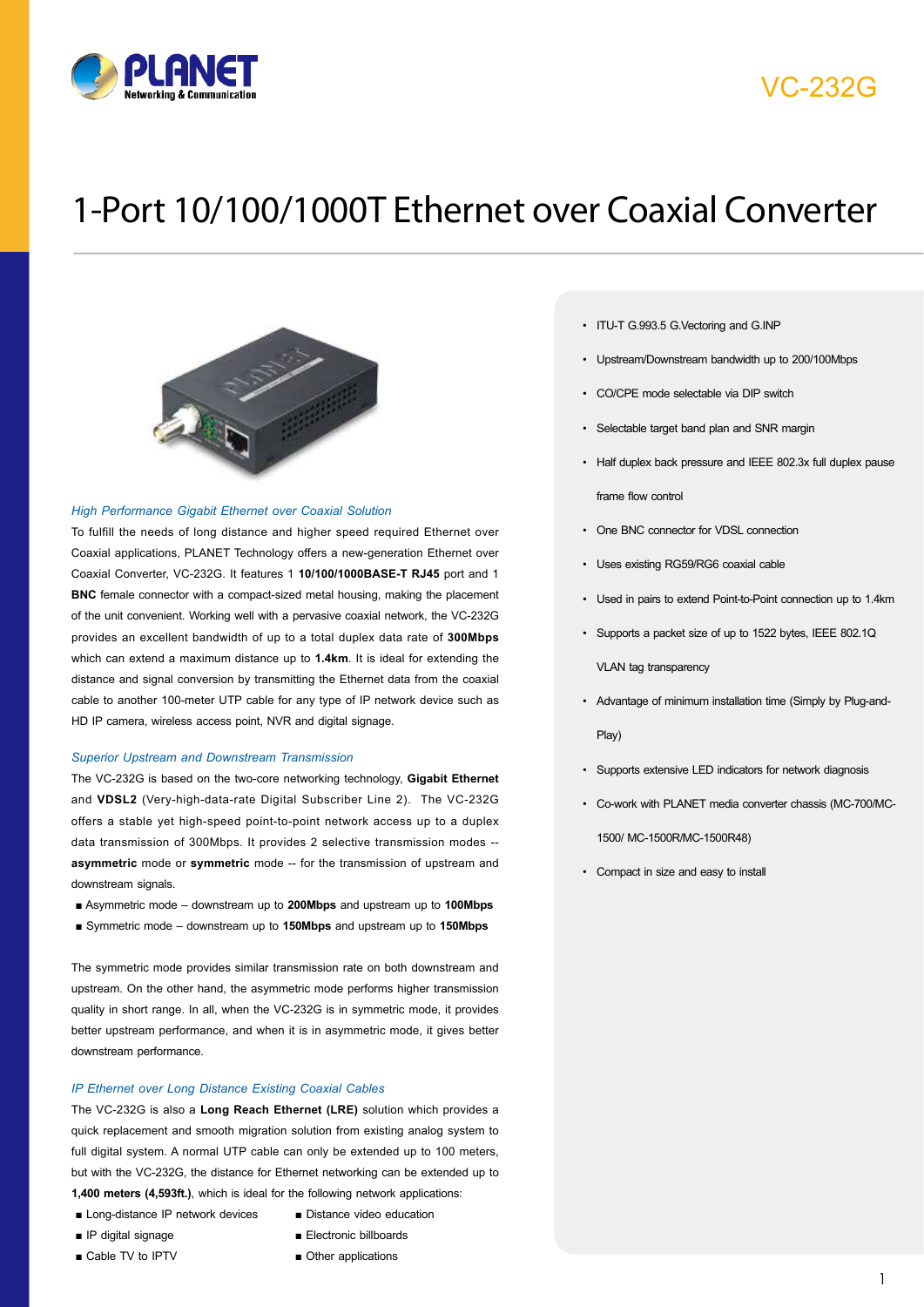

If you have coaxial cable in your existing environment, you can install a pair of the VC-232G very simply without the need to build additional network wires, thus saving costs for network construction.

### *Easy and Flexible Installation*

The VC-232G offers two operation modes, the client-side CPE and central-side CO, making any network applications easy and flexible. The CPE or CO mode can be adjusted by using the built-in DIP switch. For point-to-point connection, one VC-232G in CPE mode and the other one in CO mode must be set up as a pair of converters to perform the connection. This enables the administrator to efficiently manage the network over coaxial cable, making longdistance transmission better.

### **Applications**

### *Point-to-Point Application -- LAN to LAN Connection*

One set of the VC-232G could be used to link two local Area networks that are located in different places. Through the coaxial cable, it could set up a 200/100Mbps asymmetric backbone, but one VC-232G must be **Master** (**CO** mode) and the other one is **Slave** (**CPE** mode).

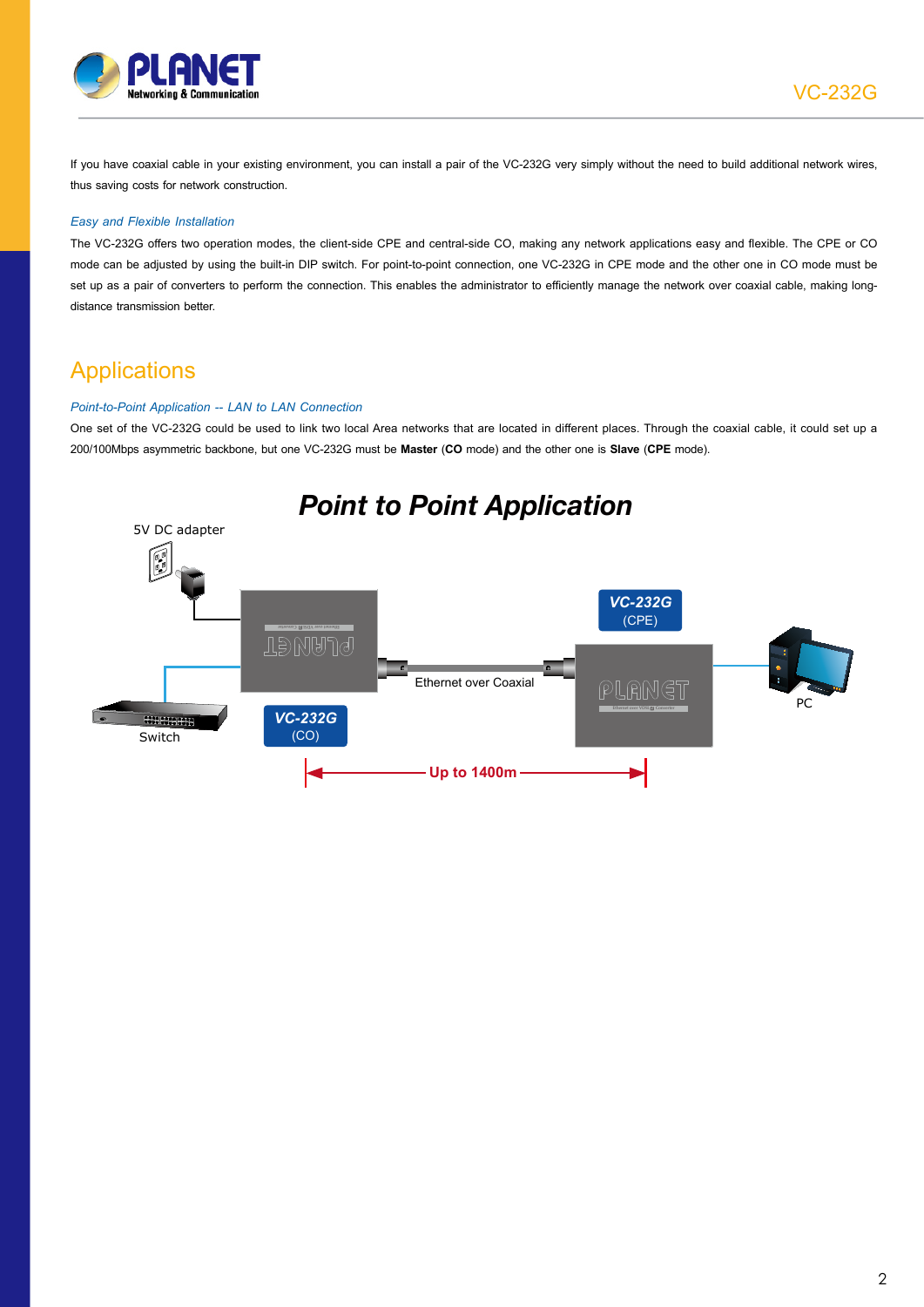

VC-232G

### *Community/Campus Surveillance and Security over IP*

To take advantage of digital surveillance system and keep the benefits of coaxial cable, the VC-232G helps the community, campus and enterprises to upgrade analog camera system to IP camera surveillance without using additional new wires. The VC-232G is a switching architecture with one RJ45 port and one BNC Ethernet over Coaxial port. Just plug in the UTP cable of IP camera to Ethernet port and the existing coaxial cable to the BNC connector to easily deploy and extend the distance with signal conversion by transmitting the Ethernet data from the standard coaxial cable.

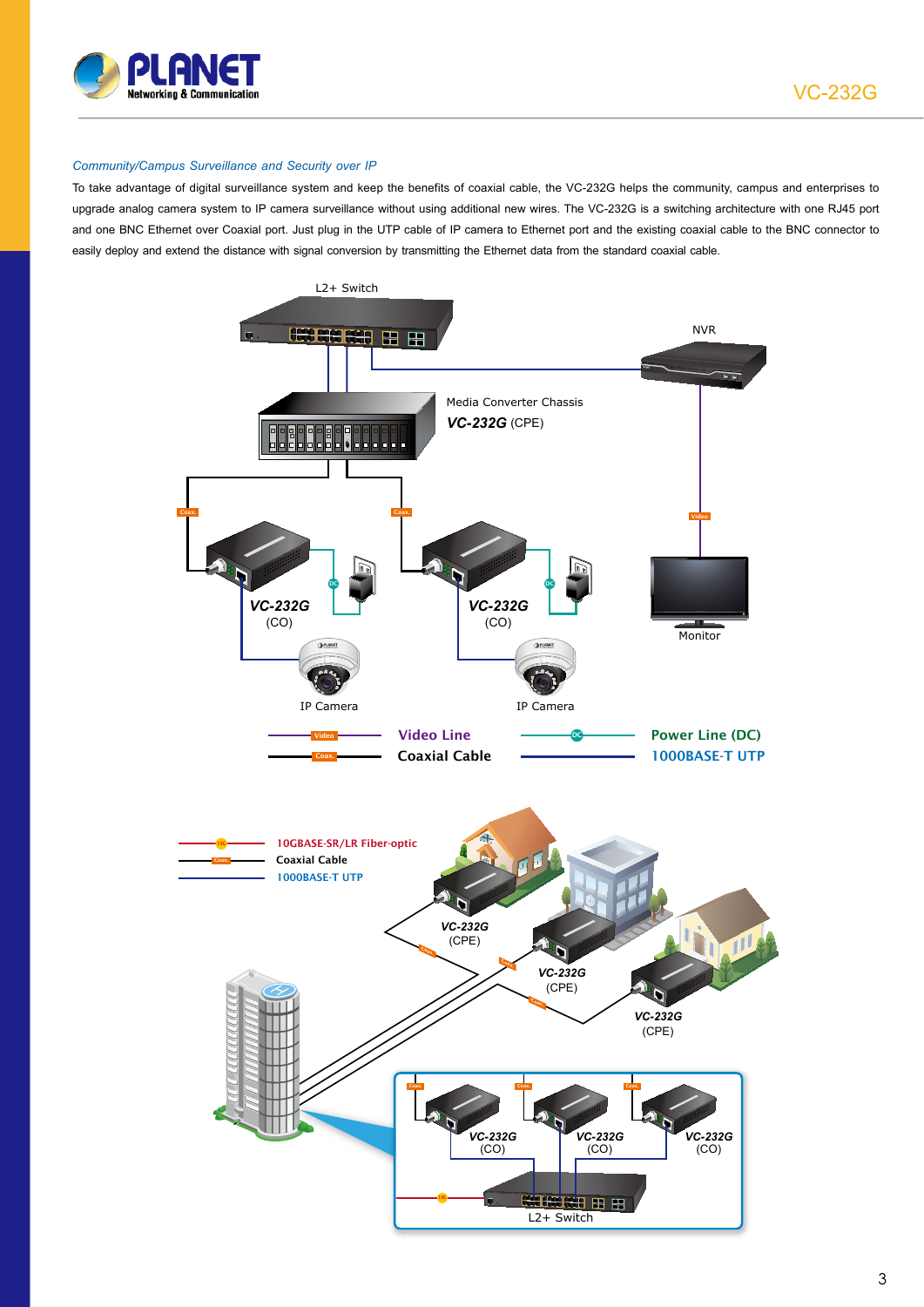

**Specifications** 

| Product                         | <b>VC-232G</b>                                                                                                                                                                                                                                                                                                 |                                                                                                                     |  |  |
|---------------------------------|----------------------------------------------------------------------------------------------------------------------------------------------------------------------------------------------------------------------------------------------------------------------------------------------------------------|---------------------------------------------------------------------------------------------------------------------|--|--|
| <b>Hardware Specifications</b>  |                                                                                                                                                                                                                                                                                                                |                                                                                                                     |  |  |
| TP interface                    | 1 10/100/1000BASE-T RJ45 auto-MDI/MDI-X ports                                                                                                                                                                                                                                                                  |                                                                                                                     |  |  |
| <b>VDSL Interface</b>           | 1 BNC female Ethernet over Coaxial                                                                                                                                                                                                                                                                             |                                                                                                                     |  |  |
|                                 | Cabling                                                                                                                                                                                                                                                                                                        | Coaxial cable: 75 ohm<br>RG-6/U cable, less than $12\Omega/1000$ ft<br>RG-59/U cable, less than $30\Omega/1000$ ft. |  |  |
|                                 | <b>Maximum Distance</b>                                                                                                                                                                                                                                                                                        | Max. 1400m with data transmission (4,593ft.)                                                                        |  |  |
|                                 | DIP-1                                                                                                                                                                                                                                                                                                          | Select CO or CPE mode                                                                                               |  |  |
|                                 | DIP-2                                                                                                                                                                                                                                                                                                          | Select G.INP or Interleaved mode                                                                                    |  |  |
| Functionality                   | DIP-3                                                                                                                                                                                                                                                                                                          | Select Band Profile (Asymmetric or Symmetric)                                                                       |  |  |
|                                 | $DIP-4$                                                                                                                                                                                                                                                                                                        | Select SNR of 12dB or 8dB                                                                                           |  |  |
| Dimensions (W x D x H)          | 70 x97 x 26 mm                                                                                                                                                                                                                                                                                                 |                                                                                                                     |  |  |
| Weight                          | 185g                                                                                                                                                                                                                                                                                                           |                                                                                                                     |  |  |
| Power Requirement               | DC 5V, 2A external power                                                                                                                                                                                                                                                                                       |                                                                                                                     |  |  |
| <b>LED Indicators</b>           | Power: Green<br>1000BASE-T LNK/ACT: Green<br>100BASE-T LNK/ACK: Green<br><b>VDSL: Green</b><br>CO: Green<br><b>CPE: Green</b>                                                                                                                                                                                  |                                                                                                                     |  |  |
| Housing                         | Metal                                                                                                                                                                                                                                                                                                          |                                                                                                                     |  |  |
| <b>Switch Specifications</b>    |                                                                                                                                                                                                                                                                                                                |                                                                                                                     |  |  |
| <b>Switch Processing Scheme</b> | Store-and-Forward                                                                                                                                                                                                                                                                                              |                                                                                                                     |  |  |
| <b>Address Table</b>            | 2K entries                                                                                                                                                                                                                                                                                                     |                                                                                                                     |  |  |
| <b>Flow Control</b>             | Back pressure for half duplex<br>IEEE 802.3x pause frame for full duplex                                                                                                                                                                                                                                       |                                                                                                                     |  |  |
| <b>System Specifications</b>    |                                                                                                                                                                                                                                                                                                                |                                                                                                                     |  |  |
| <b>VDSL Compliance</b>          | <b>VDSL-DMT</b><br>■ ITU-T G.993.1 VDSL<br>■ ITU-T G.997.1<br>■ ITU-T G.993.2 VDSL2 (Profile 17a/30a Support)<br>ITU-T G.993.5 G. Vectoring<br>■ ITU-T G.998<br>$\blacksquare$ G.INP                                                                                                                           |                                                                                                                     |  |  |
| <b>Standards Conformance</b>    |                                                                                                                                                                                                                                                                                                                |                                                                                                                     |  |  |
| <b>Standards Compliance</b>     | IEEE 802.3 Ethernet<br>IEEE 802.3u Fast Ethernet<br>IEEE 802.3ab Gigabit Ethernet<br>IEEE 802.3x Full-duplex flow control<br>IEEE 802.1p Class of Service<br>ITU-T G.993.1 VDSL<br>ITU-T G.997.1<br>ITU-T G.993.2 VDSL2 (Profile 17a/30a Support)<br>ITU-T G.993.5 G.Vectoring and G.INP<br><b>ITU-T G.998</b> |                                                                                                                     |  |  |
| <b>Regulatory Compliance</b>    | FCC Part 15 Class A, CE                                                                                                                                                                                                                                                                                        |                                                                                                                     |  |  |
| <b>Environment</b>              |                                                                                                                                                                                                                                                                                                                |                                                                                                                     |  |  |
| Temperature                     | Operating: 0~50 degrees C<br>Storage: - 10~70 degrees C                                                                                                                                                                                                                                                        |                                                                                                                     |  |  |
| Humidity                        | Operating: 5~95% (non-condensing)<br>Storage: 5~95% (non-condensing)                                                                                                                                                                                                                                           |                                                                                                                     |  |  |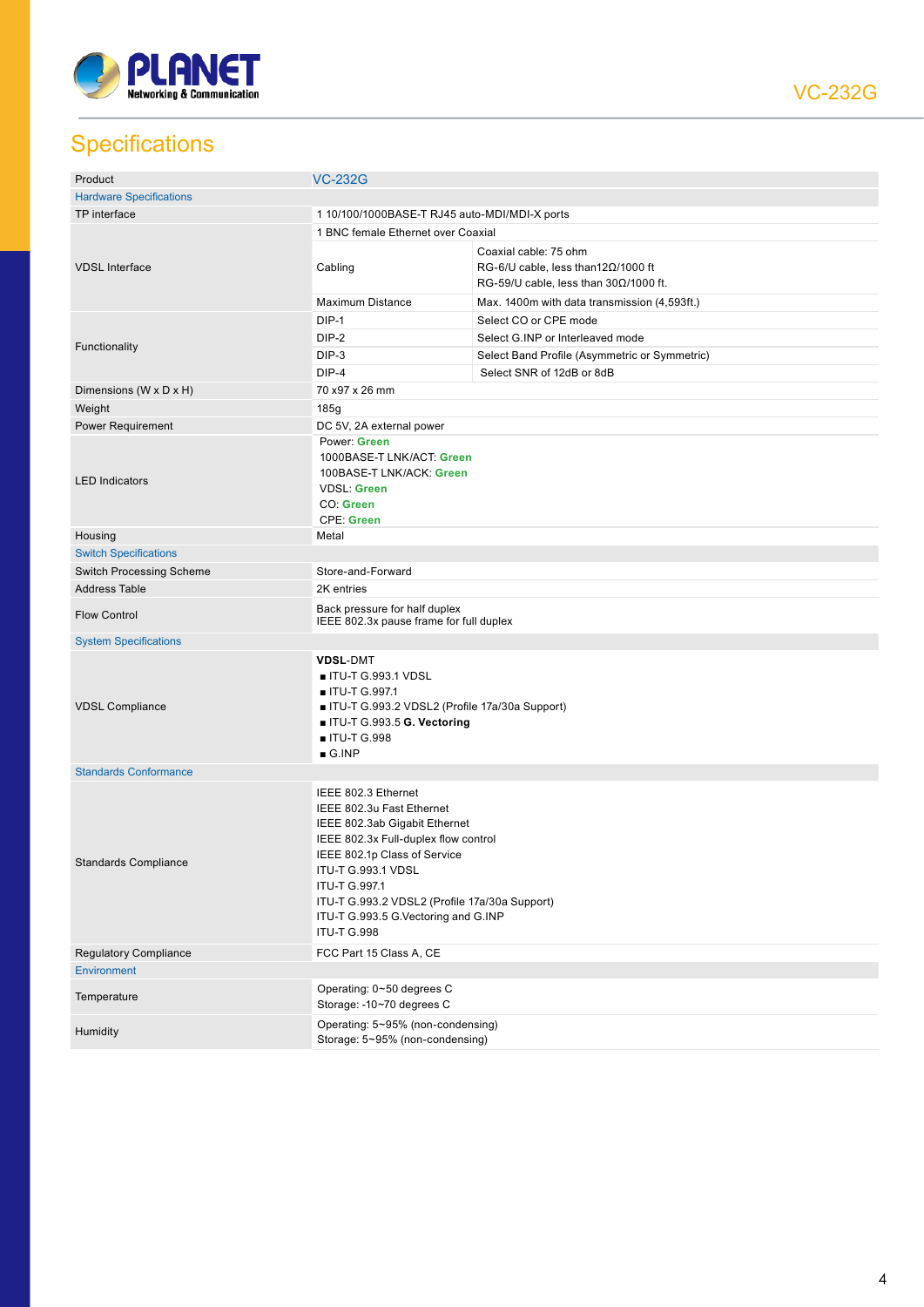

| Performance<br><b>Coaxial Performance</b> | <b>Distance</b>  | Interleave<br>(Upstream/Downstream: Mbps) |        |           |         |
|-------------------------------------------|------------------|-------------------------------------------|--------|-----------|---------|
|                                           | (meter)          | Asymmetric                                |        | Symmetric |         |
|                                           |                  | 8dB                                       | 12dB   | 8dB       | 12dB    |
|                                           | 200 <sub>m</sub> | 88/168                                    | 78/145 | 129/131   | 117/123 |
|                                           | 400m             | 75/160                                    | 69/137 | 117/122   | 102/102 |
|                                           | 600m             | 59/129                                    | 48/118 | 101/92    | 88/82   |
|                                           | 800m             | 32/110                                    | 26/94  | 62/73     | 47/56   |
|                                           | <b>Distance</b>  | G.INP<br>(Upstream/Downstream: Mbps)      |        |           |         |
|                                           | (meter)          | Asymmetric                                |        | Symmetric |         |
|                                           |                  | 8dB                                       | 12dB   | 8dB       | 12dB    |
|                                           | 200 <sub>m</sub> | 95/200                                    | 89/181 | 147/147   | 138/143 |
|                                           | 400m             | 82/175                                    | 71/156 | 132/135   | 116/120 |
|                                           | 600m             | 59/151                                    | 46/136 | 108/104   | 91/89   |
|                                           | 800m             | 37/122                                    | 30/102 | 76/78     | 58/60   |

Diagram